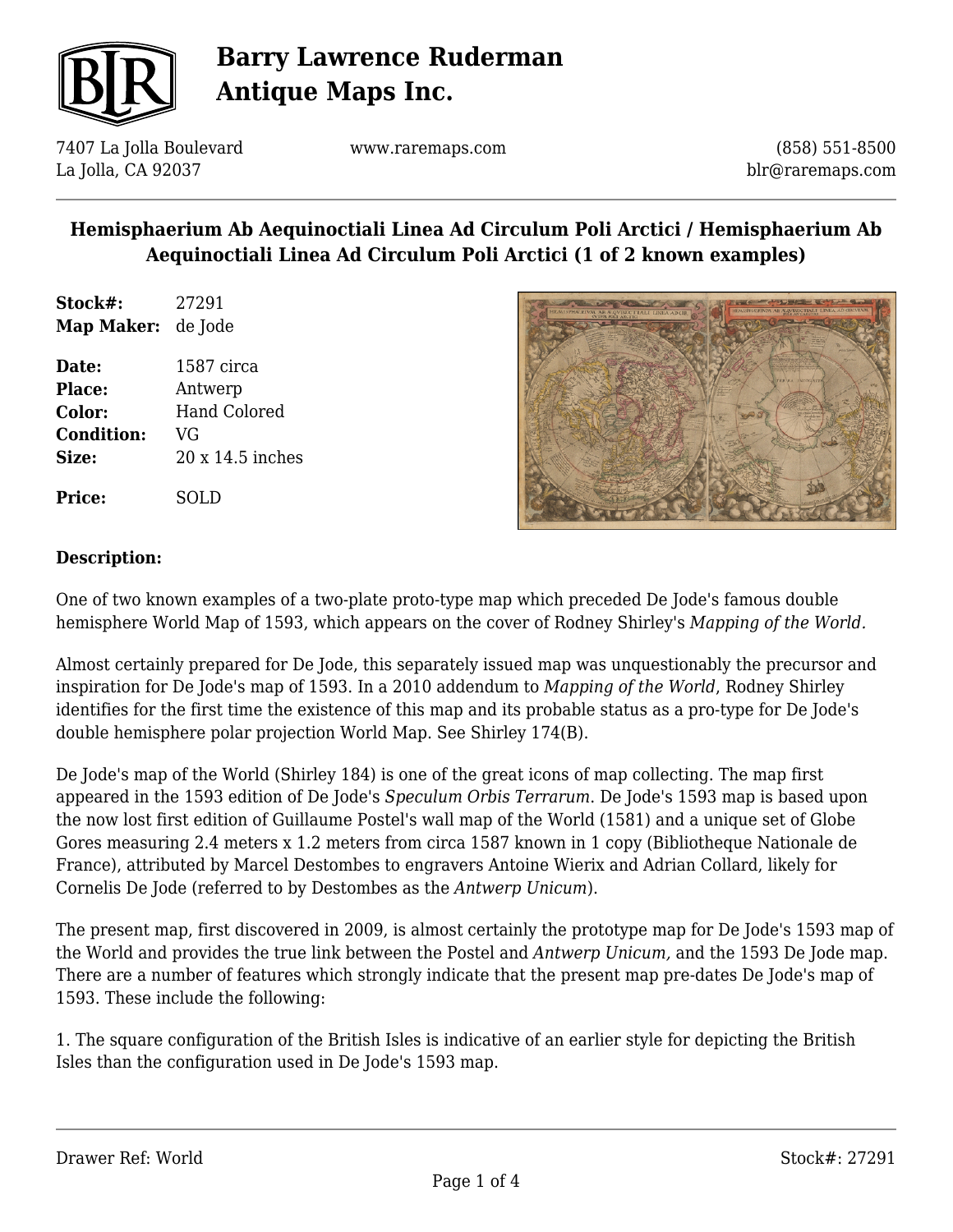

7407 La Jolla Boulevard La Jolla, CA 92037

www.raremaps.com

(858) 551-8500 blr@raremaps.com

## **Hemisphaerium Ab Aequinoctiali Linea Ad Circulum Poli Arctici / Hemisphaerium Ab Aequinoctiali Linea Ad Circulum Poli Arctici (1 of 2 known examples)**

2. A comparison of the annotations which originate on the *Antwerp Unicum* and are copied in abbreviated format on De Jode's 1593 map, shows that in each instance, the same annotations appear on this prototype map, except that the prototype map provides a slightly longer format and is a more close copy of the annotations on the *Antwerp Unicum.* As such, it is clear that the annotations on the 1593 De Jode map are shortened versions of the annotations on this prototype map. Several examples of this sequence are shown below:

#### **Above Japan:**

*a. Antwerp Unicum: Iapan ins. priscis Chryse a M. Paulo Veneto Zypangri appellatur*

- *b: Prototype Map: Amplissima Iapan a M. Paulo Veneto appellata*
- *c. 1593 De Jode: Nothing*

#### **In lower part of South Pole:**

*a. Antwerp Unicum: Aestuosus propter pulvinos vada brevia scopuliquein eo multi una cum montibus eminentiss. quos unque viderunt Lusitani*

*b. Protoype Map: Lusitani transcendentes Ultra promentorium Boni Spei hanc terrarum Austru Versus extare Viderunt sed nondu implorauerunt*

*c. 1593 De Jode: Lusitani bone Spei Legentes capitis promontrium, hanc terram austru versque extare viderunt: sed nondu implorauere*

Among its more interesting features, the present map provides an alternative name for the Straits of Magellan, *Estrecho de Victoria,* (named for Magellan's flagship), which only appeared on De Jode's maps (including his map of South America and a Wall Map Fragment known in 1 sheet in the possession of the Library of Congress), and one later map by Mercator.

Another interesting feature of the map is the erroneous creation of a land bridge between the polar islands and the European main-land, an engraver's error or mis-interpresentation of the information contained on Mercator's 21-sheet wall map of the World from 1569. As noted by Destombes:

*[Postel] states in a legend of his map that the inhabitants of the Arctic regions can in winter pass over an ice bridge, which is actually shown. The author of the globe [gores] has taken this conglomeration of ice*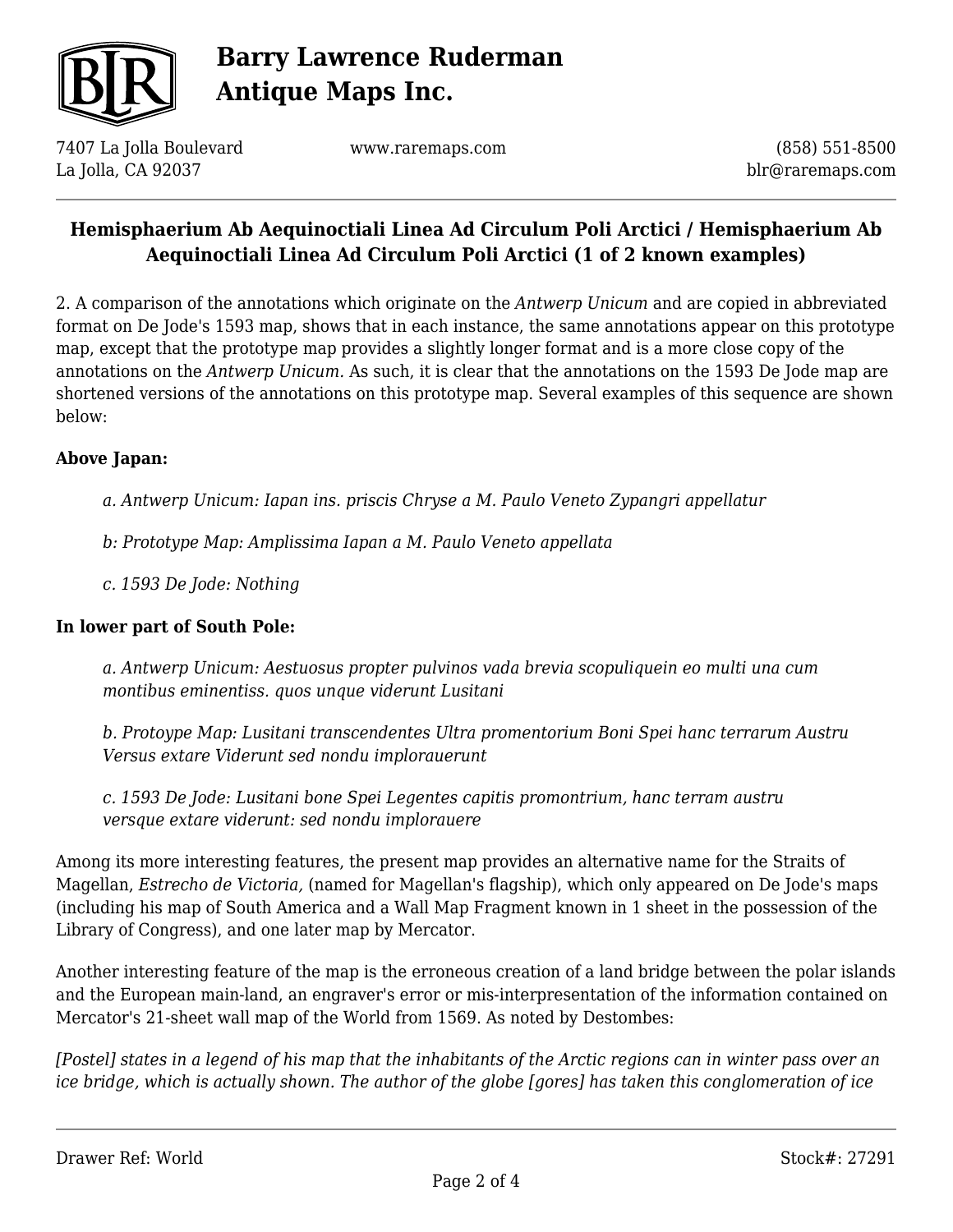

7407 La Jolla Boulevard La Jolla, CA 92037

www.raremaps.com

(858) 551-8500 blr@raremaps.com

### **Hemisphaerium Ab Aequinoctiali Linea Ad Circulum Poli Arctici / Hemisphaerium Ab Aequinoctiali Linea Ad Circulum Poli Arctici (1 of 2 known examples)**

*floes for an isthmus, thus linking Asia with one of the northern islands of Mercator and closing the famous North-East Passage. This error was reproduced by Cornelis de Jode in his map 2 of the 1593 Speculum .*

It is this writer's conclusion that present map was originally engraved to be used as polar insets on a large wall map of the world, similar to Mercator's 21-sheet wall map of 1569 or Plancius' 18-sheet wall map of 1592. The map was clearly was printed using 2 separate copper plates and would appeare to have been cut down or masked off at the top and at the left and right sides. The masking is clearly evident at the top, cutting through the title cartouches and strap work. While less apparent on the left and right sides, in both instances, the outer ring of the hemispheres has been cut off in a way that is uncharacteristic of other maps of the period. There is other evidence of masking which can be clearly seen. Even the line along the bottom of the map shows engraving below what appears to the neat line.

Based upon the foregoing observations, it would seem plausible that the present Map is in fact two sheets from an unrecorded wall map, which was prepared in about 1587. The use of polar insets on wall maps of the world had been established in Mercator's Wall Map of 1569, which includes a north polar inset in the lower left corner of this 21-sheet map. By contrast, world maps on polar hemispheric projections from this period were rarely produced, with only the maps of Oronce Fine of 1531 (Shirley 66), Antonio Salamanca in 1550 (Shirley 91), Floriano of 1555 (Shirley 99), and Jost Amman of 1564 (Shirley 113) employing a polar hemispheric projection. Moreover, no pair of polar hemisphere projections were used as insets on a wall map until those used by Petrus Plancius in his 18-sheet wall map of 1592.

Based upon available evidence, the best guess would be that the map is part of the lost De Jode Wall map of the world, which Shirley describes as a " c.1580 De Jode (wall map, perhaps after Gastaldi)." It is noteworthy that Gastaldi's world map of 1561 on 9 sheets includes a pair of hemispheres in the lower let and right corners, surrounded by windheads. It is certainly plausible that in updating the map, De Jode would have employed polar hemispheres, in order to incorporate the work of Mercator (1569 World Map) and Postel.

Rodney Shirley offers the following description in his 4th Addenda and Corrigenda:

### *174(B) Cornelis de Jode c.1590 or earlier?*

*In July 2010 Barry L Ruderman, the Californian map dealer, notified me of an unrecorded De Jode world map similar to Cornelis' twin hemispherical world map on north and south polar projections (Entry 184). However, the titles at the top of each hemisphere are different, as are the cherubic borders, as also are numerous geographical details. For instance, the small rendering of the British Isles is more rectangular (and thus probably earlier) than on Cornelis*